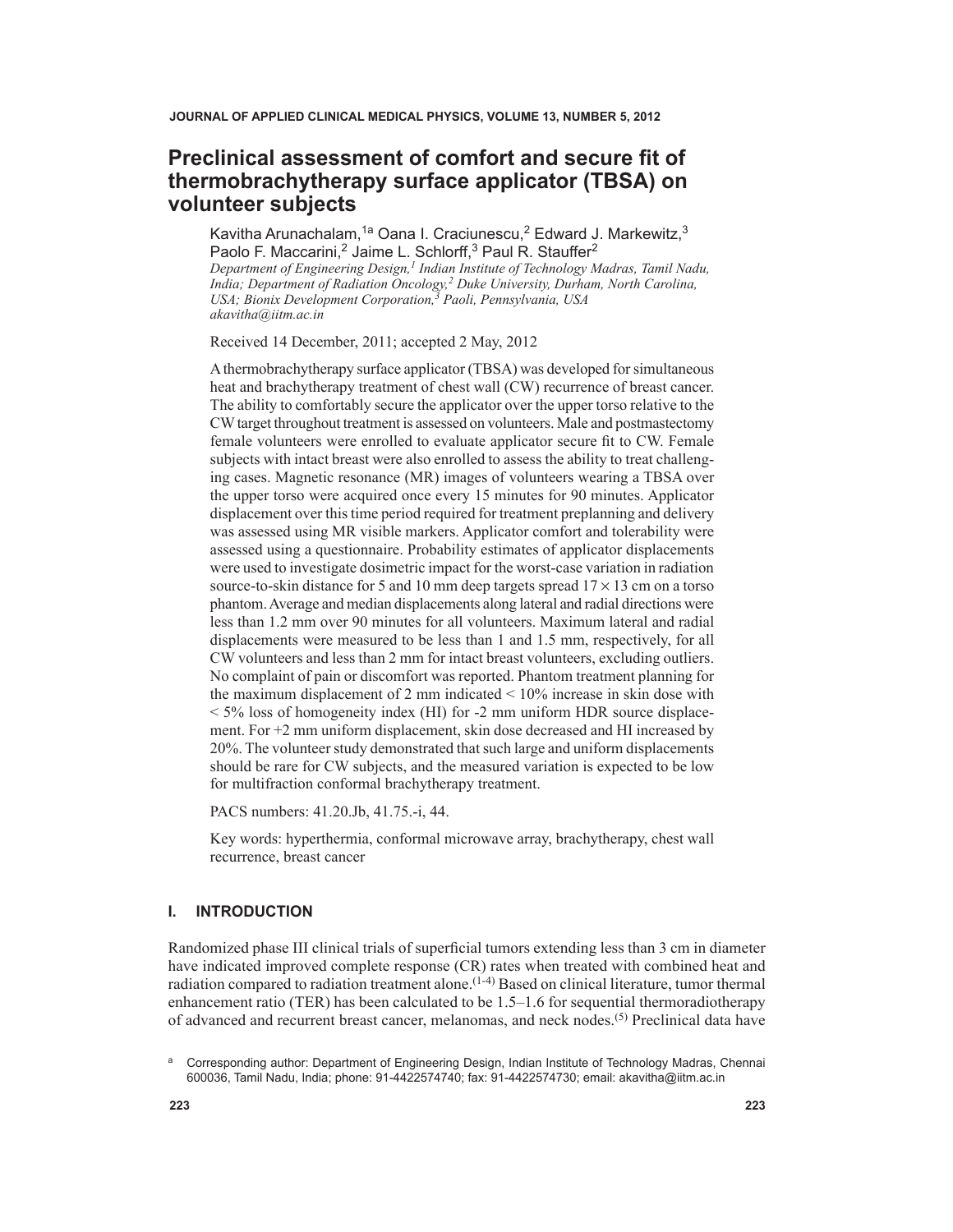demonstrated that tumor TER can be increased from 1.5 for sequential treatments to as high as 5.0 when hyperthermia is combined simultaneously with radiation.(6) The benefits of heatinduced radiation effects on cancer and accessibility of superficial tissue to external radiation and hyperthermia make concurrent thermoradiotherapy an appropriate treatment modality for CW recurrence of breast cancer. Clinical feasibility of simultaneous thermoradiotherapy for CW recurrence reported by Myerson et al.<sup>(7)</sup> provided motivation to develop hyperthermia applicators for simultaneous thermoradiotherapy of large area superficial disease. $(8-12)$ 

A thermobrachytherapy surface applicator (TBSA) has been developed for simultaneous microwave hyperthermia and high dose rate (HDR) brachytherapy treatment of CW recurrence of breast cancer extending 10-15 mm deep from skin surface.<sup>(11,13,14)</sup> Figure 1 shows the rectangular shaped TBSA that accommodates a 915 MHz conformal microwave array (CMA) heat applicator with 18 antennas ( $3 \times 6$  array) and 450 cm<sup>2</sup> treatment area. Superficial hyperthermia is delivered using the CMA through a thin layer of body-conforming water bolus.<sup>(15-19)</sup> A pilot study of using CMA applicator for patients with CW recurrence provided excellent controlled heating and good patient tolerance.<sup>(24)</sup> A parallel array of HDR brachytherapy catheters on the back side of the water bolus is used to deliver conformal radiation dose to the chest wall disease through the microwave array made of thin copper sheet and coupling water layer.<sup>(20)</sup> Phantom studies of TBSA reported nearly uniform surface cooling capability of the water bolus and very good applicator conformity to a contoured torso phantom.<sup> $(20,21,22)$ </sup> Excellent agreement was obtained between skin dose calculated with the HDR treatment planning system and measured with dosimeters on a tissue equivalent CT phantom.<sup>(23)</sup>

The purpose of this study is to assess the ability to maintain the relative distance between the HDR brachytherapy catheters and CW separated by a body conforming water bolus to deliver the prescribed radiation dose, and to evaluate applicator comfort during a typical thermobrachy therapy treatment. Thus, a preclinical study was carried out on volunteers to assess the comfort



 $A$  = water bolus; B = thermal mapping catheters spaced 5 cm apart; C = HDR brachytherapy catheters spaced 1 cm apart;  $D$  = water circulation ports; E = Neoprene elastic wrap to secure over target; F = MR visible markers; G = Neoprene vest with adjustable Velcro closures in back.

Fig. 1. Rectangular shaped TBSA used in the volunteer study: (a) water bolus with thermal mapping catheters on skin contacting side; (b) HDR brachytherapy catheters on the outer side of TBSA; (c) TBSA with MR markers and contrast filled brachytherapy catheters wrapped around a mastectomy volunteer; (d) volunteer with Neoprene over-garment secured over the TBSA.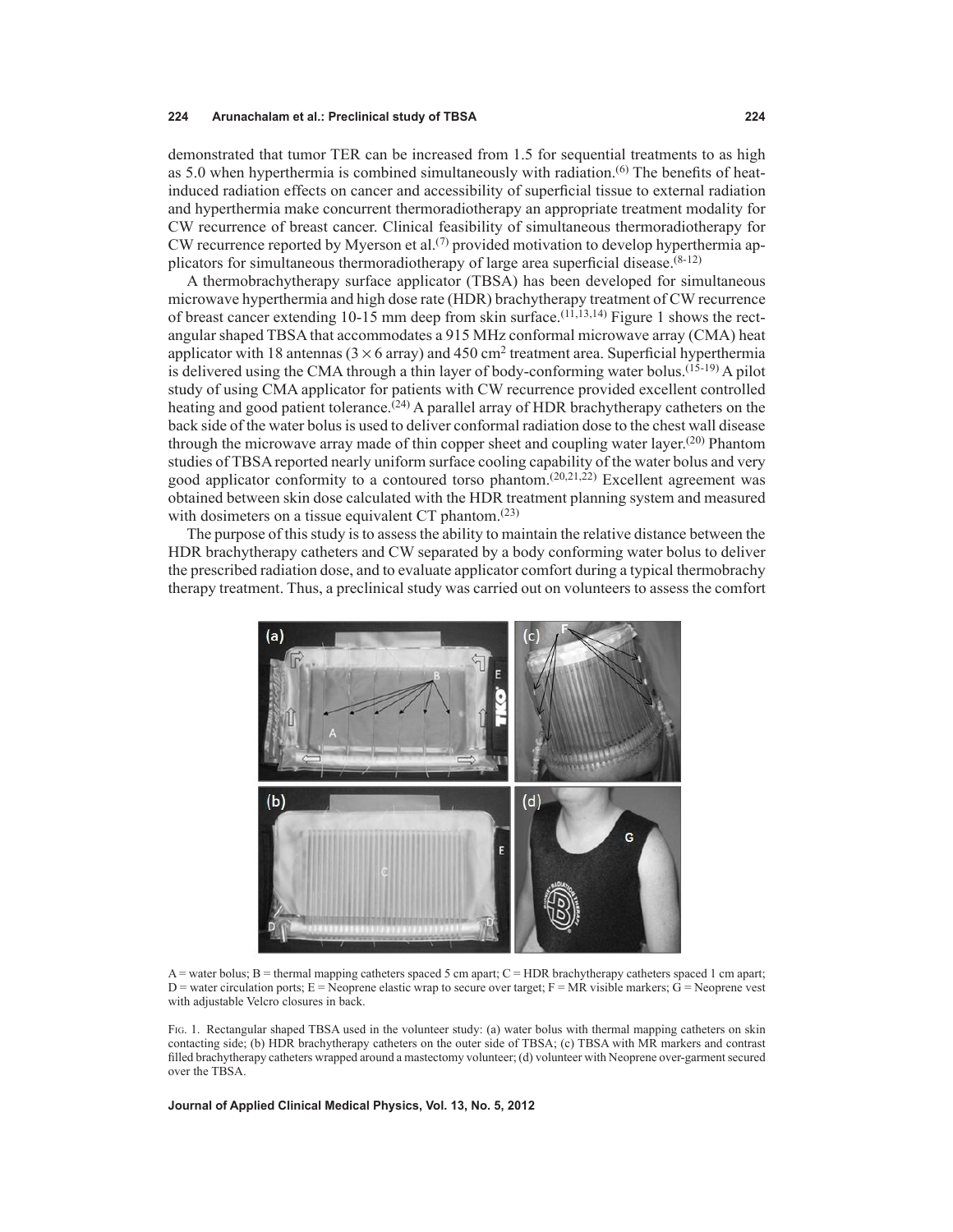and secure fit of TBSA over a predefined region of the upper torso. The specific objectives of the volunteer study are: 1) assess ease of placement and time required to treatment preparations; 2) determine patient comfort limitations; 3) quantify lateral movement of TBSA relative to the predefined target; 4) quantify variation in the HDR brachytherapy catheter (source) to skin surface distance; and 5) determine dosimetric impact of the variations determined in step 4.

## **II. Materials and Methods**

### **A. Study protocol**

Eligible healthy male and nonpregnant female volunteers, as well as breast cancer patient volunteers with single or double mastectomy, were enrolled on an institute review board (IRB) approved protocol. Though the intended disease was CW recurrence of breast cancer, female subjects with intact breast were also enrolled to evaluate applicator secure fit for the most challenging cases. Eligibility criteria included 18 years of age or older with the ability to sign consent and the ability to undergo 90 minutes of magnetic resonance imaging (MRI).

During the study, TBSA with degassed water bolus was wrapped securely around the upper torso using elastic support straps and an external elastic Neoprene vest. Since there is no therapeutic intent, the copper-based conformal antenna array and radioactive Ir-192 HDR source were not used in the study. Instead, the 1 cm spaced array of 19 cm long HDR brachytherapy catheters (31 in total) were filled with liquid MR contrast agent (Gadolinium in de-ionized water) to capture the brachytherapy catheters in the MRI scan. MR-visible adhesive markers (MM3005; IZI Medical Products, Owings Mills, MD) fixed on the skin and inner surface of TBSA were distributed along the applicator periphery in three rows with two pairs per row to measure applicator lateral movement with respect to the CW (target).

# **B. Applicator lateral displacement from CW**

Lateral displacement of TBSA with respect to CW was calculated by measuring the distance on each MR image, using the following:

$$
d_c^i = \sqrt{(x_{c,i}^s - x_{c,i}^a)^2 + (y_{c,i}^s - y_{c,i}^a)^2}
$$
 (1)

where  $(x_{c,i}^s, y_{c,i}^s, z_i)$  and, expression  $(x_{c,i}^a, y_{c,i}^a, z_i)$  denotes the center of the corresponding i<sup>th</sup> marker is not visible. Distance between marker pairs, calculated by

$$
d_c = \{d_c^i\}_{i=1}^N
$$
 (2)

was calculated for all visible marker pairs in the MR images acquired once every 15 minutes. Distances measured in the 1st scan were used as the baseline measurement to calculate lateral displacement with respect to the CW target.

### **C. HDR source-to-skin displacement on volunteers**

HDR source to skin distance was calculated for each brachytherapy channel (*i*) by computing the radial distance

$$
\rho_{ij} = ||\rho_{ij}^b - \rho_{ij}^s||^2 \tag{3}
$$

between the center of the contrast-filled brachytherapy catheter  $(\rho_{i,j}^b)$  and skin surface  $(\rho_{i,j}^s)$ , both measured with respect to the MR origin  $(0, 0, z_j)$  of the  $j<sup>th</sup>$  axial image. Radial distances were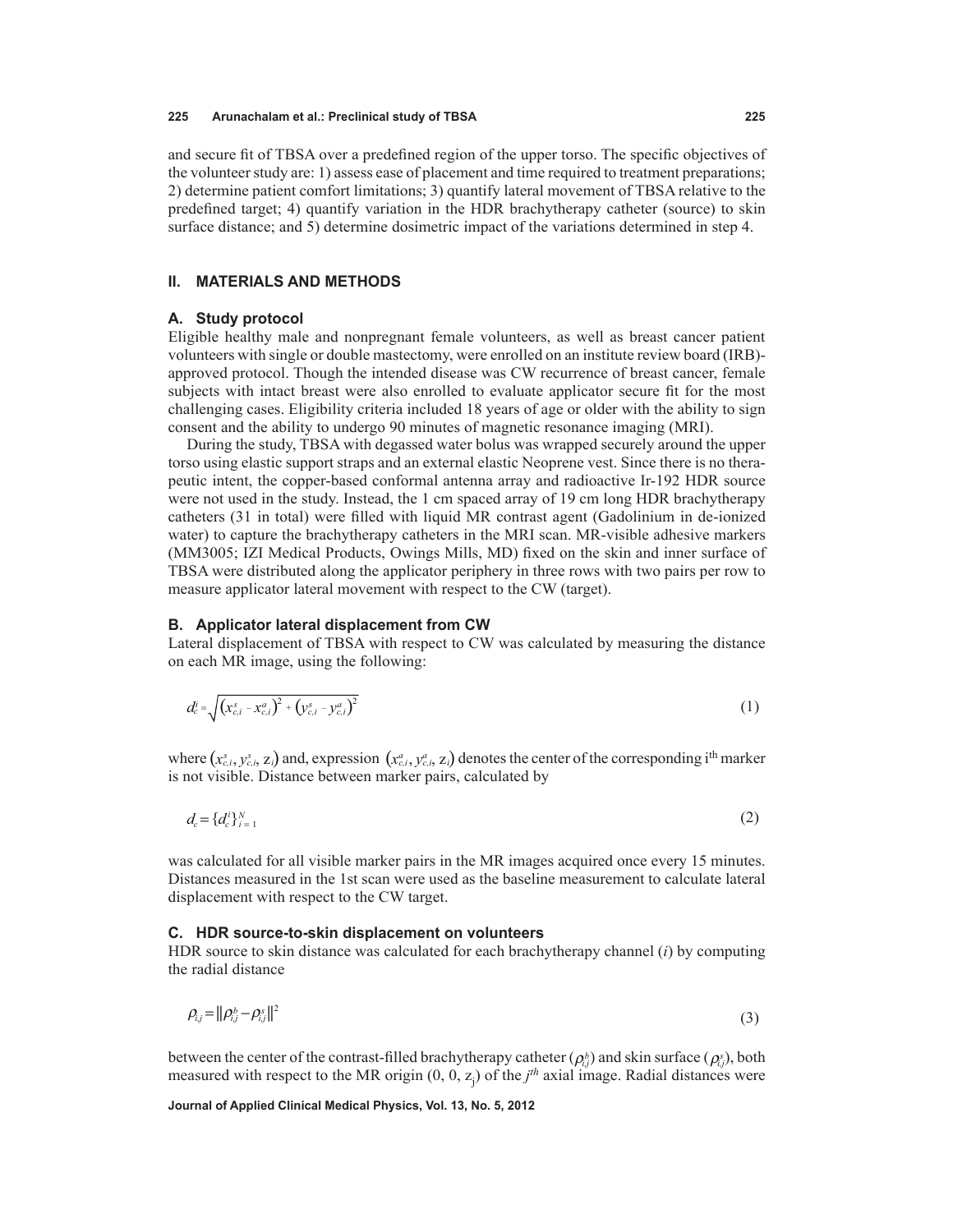measured in three axial imaging planes  $(i = 1,2,3)$  which, coincided with the middle plane of each row of the  $3 \times 6$  CMA with six antennas per row. Measurements recorded for the same set of M brachytherapy catheters in each imaging plane for the subsequent MR scans were used to track HDR source displacement from the CW. Deviation in the radial distance computed with respect to the first MR scan  $\rho^{(0)}$  was used to quantify HDR catheter displacement from CW target

$$
\Delta \rho(k) = |\rho(0) - \rho(t_k)| \tag{4}
$$

for  $k = 15, 30, 45, 60, 75,$  and 90. The large number of measurements  $(3M)$  per scan allowed computation of density distribution and confidence interval for applicator displacement for each volunteer.

### **D. Dosimetric impact of HDR source-to-skin displacement on phantom**

Probabilistic distribution curves estimated from the radial applicator displacement in Section C above were used to assess the dosimetric impact of radial applicator displacement from CW on a homogeneously layered elliptic phantom  $(32 \times 20 \times 60 \text{ cm})$  invariant along the z-axis (60 cm). To account for the thickness of the copper heating array, a CMA applicator was used with the TBSA in the phantom study. Due to the significantly low attenuation of photon beam by the thin copper CMA and subsequent absorption of the secondary electron emission by the bolus reported in Taschereau et al. and Craciunescu et al.,(14,23) dose calculations were carried out using BrachyVision (Varian, Palo Alto, CA). Initial plans were generated using CT scans of the elliptic phantom with 8 mm bolus to deliver 100 cGy to cover a patient treatment volume (PTV) defined at 5 mm and 10 mm depths spread  $17 \times 13$  cm across the phantom surface. Dwell times of the HDR source were optimized for 1 cm spacing between the adjacent HDR catheters.

Subsequently, plans were generated for uniform variation in bolus thickness (thinning or thickening) based on the density distribution curves estimated in Section C above. Dwell times were kept the same and dose renormalization was not done, in order to assess the dosimetric impact of applicator displacement from the CW. Standard dose parameters, namely coverage index  $V(x)$  or percentage of target volume receiving at least  $x\%$  of dose (where  $x = 100$ , 130, 140), dose received by 100% of the target D100, homogeneity index  $(HI = V100-V140)$ , skin dose (cGy), and skin gradient (cGy/mm) were calculated and compared between an unperturbed (8 mm constant thickness bolus) and the perturbed configurations (uniformly thicker and thinner bolus with respect to 8 mm bolus).

## **E. Comfort assessment**

The ease of TBSA placement and time required to complete volunteer preparations for heat/ HDR brachytherapy treatment were documented for each subject. A questionnaire filled out by the volunteers at the end of the study was used to assess TBSA comfort and tolerance during the 90 minute period, which corresponds to 150% of the typical hyperthermia treatment time. A numeric scoring sheet was used to convert the qualitative metrics of comfort experienced by the volunteers.

### **III. Results**

### **A. Study population and applicator conformity**

Table 1 lists the subjects enrolled in the volunteer study. Figure 1 shows the typical placement of the rectangular TBSA on a volunteer. The applicator was positioned with considerable ease and the average time to prepare the subject for scanning was 15 minutes. MR images of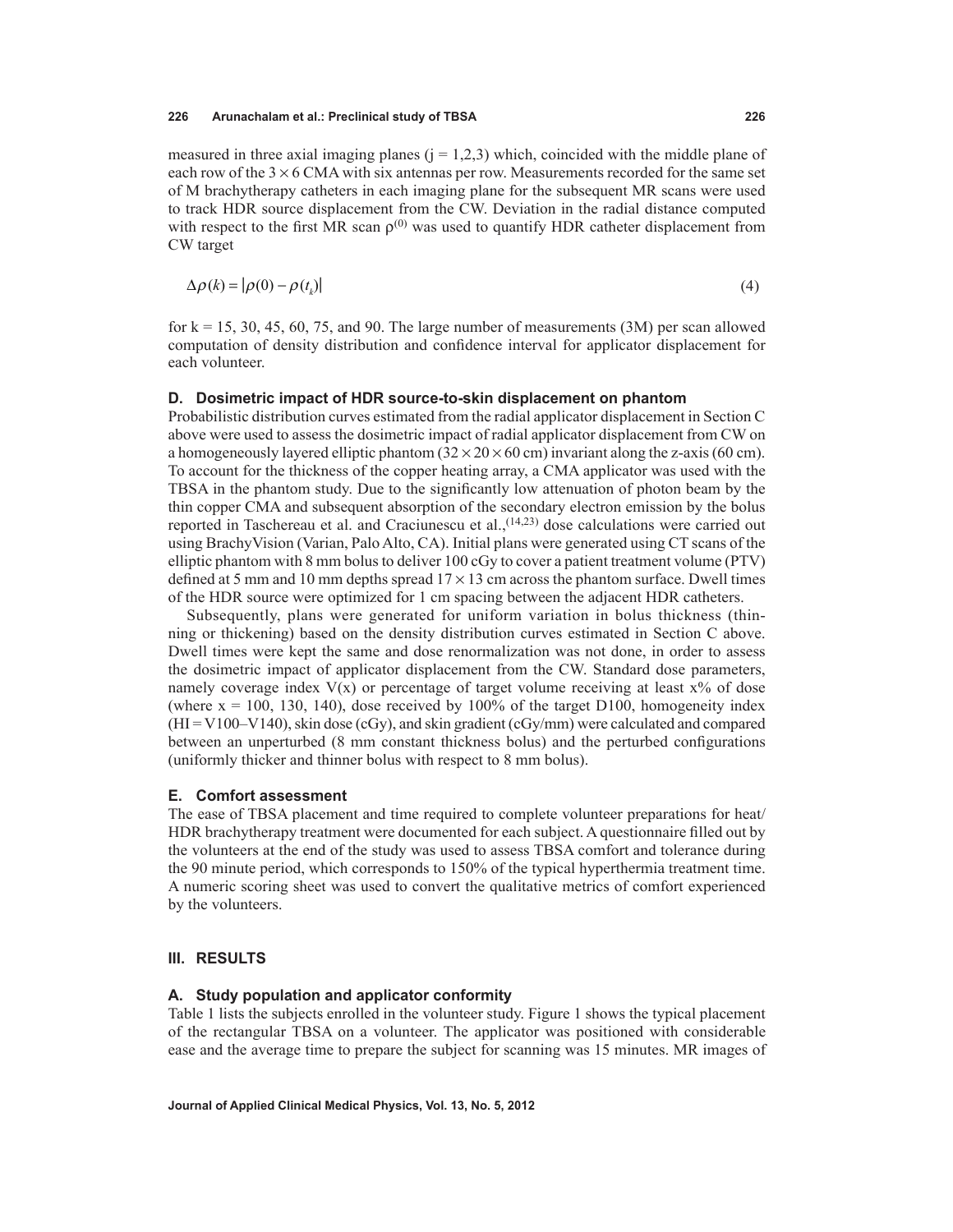Table 1. Volunteers enrolled in the preclinical volunteer study.

volunteers in Fig. 2 show excellent applicator conformity to the CW. MR markers with bright signal intensity appearing in all imaging planes were used for analysis.

| Volunteer | Gender | Age | Remarks                   | <i>Imaging Region</i><br>Chest wall |  |
|-----------|--------|-----|---------------------------|-------------------------------------|--|
|           | Male   | 25  | None                      |                                     |  |
|           | Female | 40  | Single mastectomy         | Chest wall                          |  |
|           | Male   | 24  | None                      | Chest wall                          |  |
|           | Female | 24  | Healthy, intact breast    | Intact breast                       |  |
|           | Female | 30  | Double mastectomy         | Chest wall                          |  |
|           | Female | 30  | Intact breast, lumpectomy | Intact breast                       |  |
|           | Female | 56  | Single mastectomy         | Chest wall                          |  |
|           | Female | 57  | Single mastectomy         | Chest wall                          |  |



Fig. 2. MR images of volunteer CW: (a)–(c) axial images of mastectomy and healthy volunteers with excellent conformity of TBSA to CW; MR images indicate MR visible marker pairs on the skin and TBSA that were used to assess applicator lateral displacement. The bright dots above the water bolus from the liquid MR contrast filled inside the parallel array of brachytherapy catheter channels were used to assess radial displacement of HDR catheters from the CW surface.

### **B. Applicator lateral displacement on volunteers**

Figure 3(a) shows the average and maximum values of the lateral applicator displacements ( $|d<sub>c</sub>(0) - d<sub>c</sub>(30)|$ ) measured in this study. These measurements correspond to the lateral displacement that can be expected at the start of thermobrachytherapy (i.e., 30 minutes after the baseline scan is obtained for HDR brachytherapy planning). Figure 3(b) gives the displacement  $(|d_c(30) - d_c (end)|)$  that can be expected during a 60 minute thermobrachytherapy treatment. Figure 3(c) shows lateral displacement  $|d_c(0) - d_c$  (*end*), at the end of study measured with respect to the baseline scan. Figure 3 demonstrates that the TBSA remained in position throughout the study with less than 1 mm lateral movement from the skin surface for the CW volunteers (male & postmastectomy subjects) compared to the volunteer group with intact breast (subjects 4 and 6).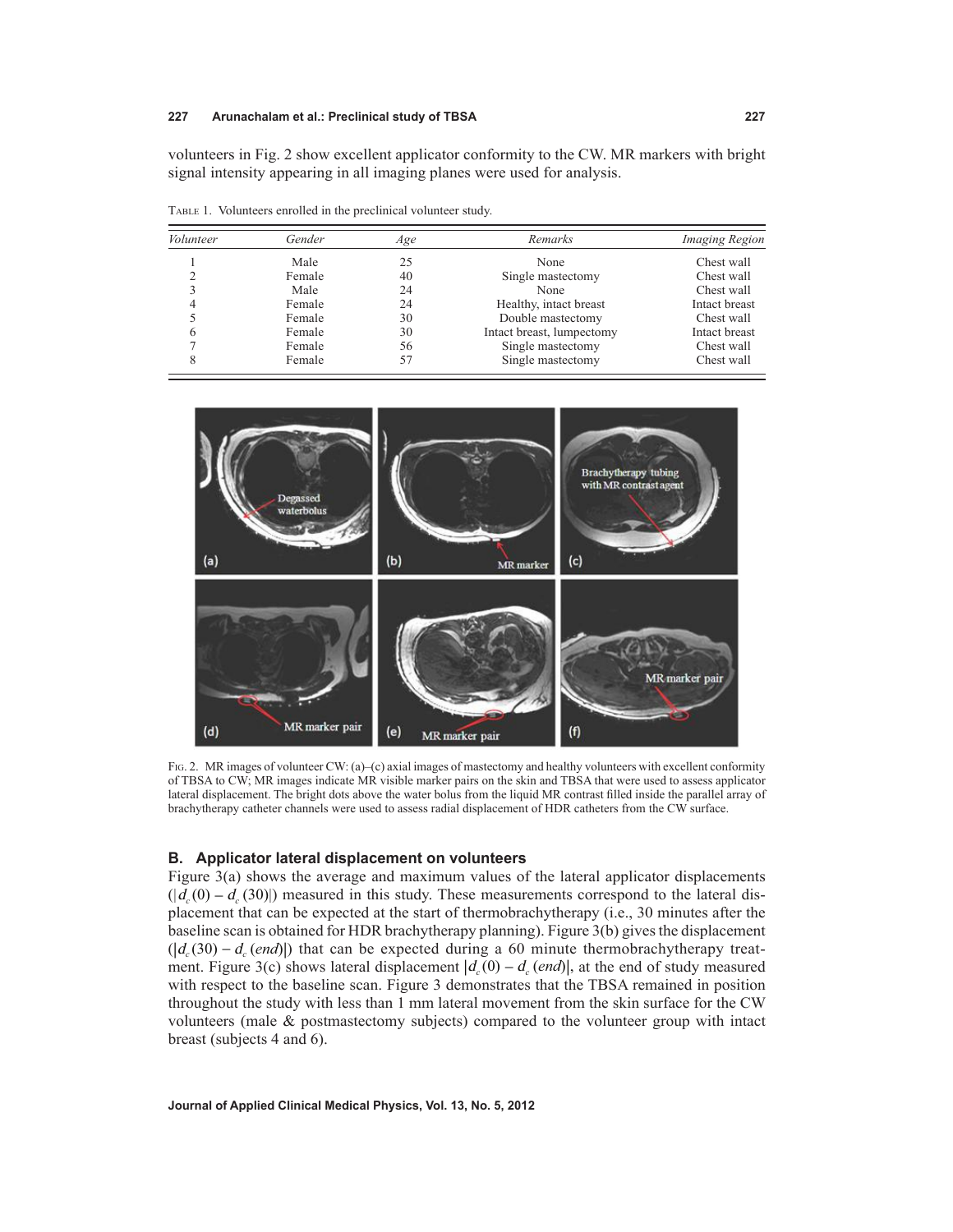

Fig. 3. Lateral displacement of applicator along the CW: (a) applicator displacement 30 minutes after the baseline scan (i.e., displacement at start of thermobrachytherapy treatment); (b) displacement at the end of study measured with reference to the data obtained 30 minutes after the baseline (i.e., displacement during treatment); (c) overall displacement measured between the first (planning) and last (end of treatment) scans.

### **C. HDR source-to-skin displacement on volunteers**

The number of brachytherapy channels (M) used to measure HDR source-to-skin displacement ranged from 16 to 30, depending on catheter visibility in the three imaging planes (mean  $= 22$ , median  $= 21$ ). Figure 4(a) shows the statistics computed using the 3M radial applicator displacement data ( $|\rho(0) - \rho(30)|$ ) 30 minutes after the start of the study. Figure 4(b) shows the displacement measured at the end of study with respect to the baseline scan. The median displacement indicated by horizontal line inside the box plot is less than 1 mm for both volunteer groups (CW, intact breast) and time instants (30, 90 minutes). It can be observed that the span of the radial displacement data is larger for intact breast volunteers compared to the CW group. Similar observations were made for  $|\rho(30) - \rho$  (*end*)| (data not shown).

Figure 5(a) shows the probability distribution function estimated for the radial applicator displacement,  $|\rho(0) - \rho(30)|$  for the individual volunteer. The skewed distribution curves observed for all volunteers indicate a low variation in the applicator displacement from CW. It should also be noted that the outliers, which correspond to the tail end of the distribution, occur beyond 2 mm. The 95% confidence interval for the mean value of the radial displacement  $(|\rho(0) - \rho(30)|)$  in Fig. 5(b) indicates a tighter span (≤ 5 mm) about the mean for all volunteers. Similar performance was observed for  $|\rho(30) - \rho(\text{end})|$  and  $|\rho(0) - \rho(\text{end})|$  (data not shown).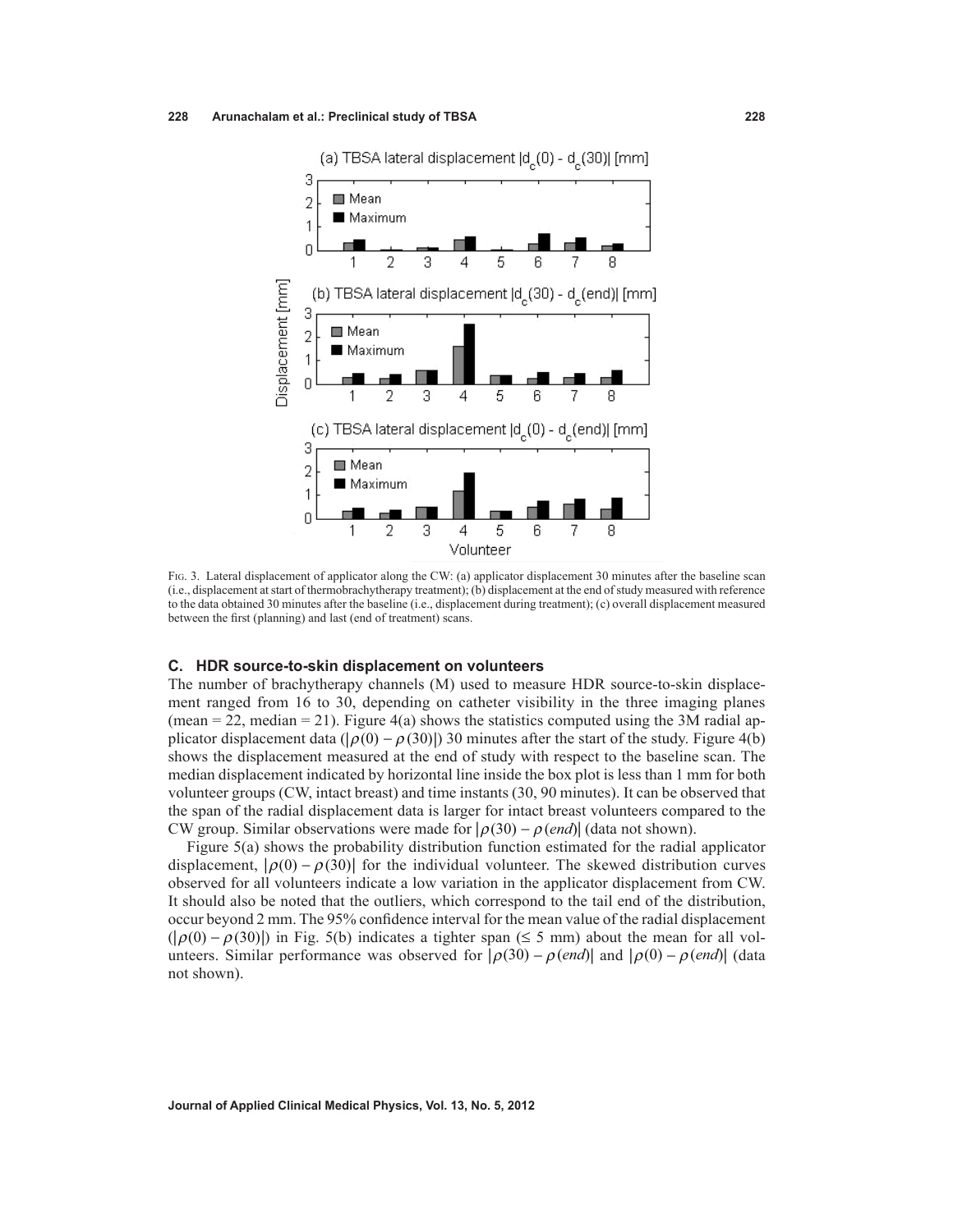

Note: Box plot parameters: box limits: 25th and 75th percentiles of displacement data, horizontal line: median displacement; whiskers: minimum and maximum displacements; x markers: outliers.

Fig. 4. Radial displacements of HDR brachytherapy catheters from the CW surface: (a) applicator displacement 30 minutes after baseline scan (i.e., displacement at start of thermobrachytherapy treatment); (b) displacement measured between the first and last scans.



Fig. 5. Density distribution curves (a) of the 3M HDR catheter-CW displacement measurements  $|\rho(0) - \rho(30)|$  which correspond to the relative shift in position of TBSA catheters at the start of thermobrachytherapy treatment, 30 minutes after the baseline data was obtained for HDR pretreatment planning. 95% confidence interval (b) (solid line) for the mean (cross marking) displacement of  $|\rho(0) - \rho(30)|$ . Density distributions and the estimated confidence intervals indicate very small variation in radial applicator displacement.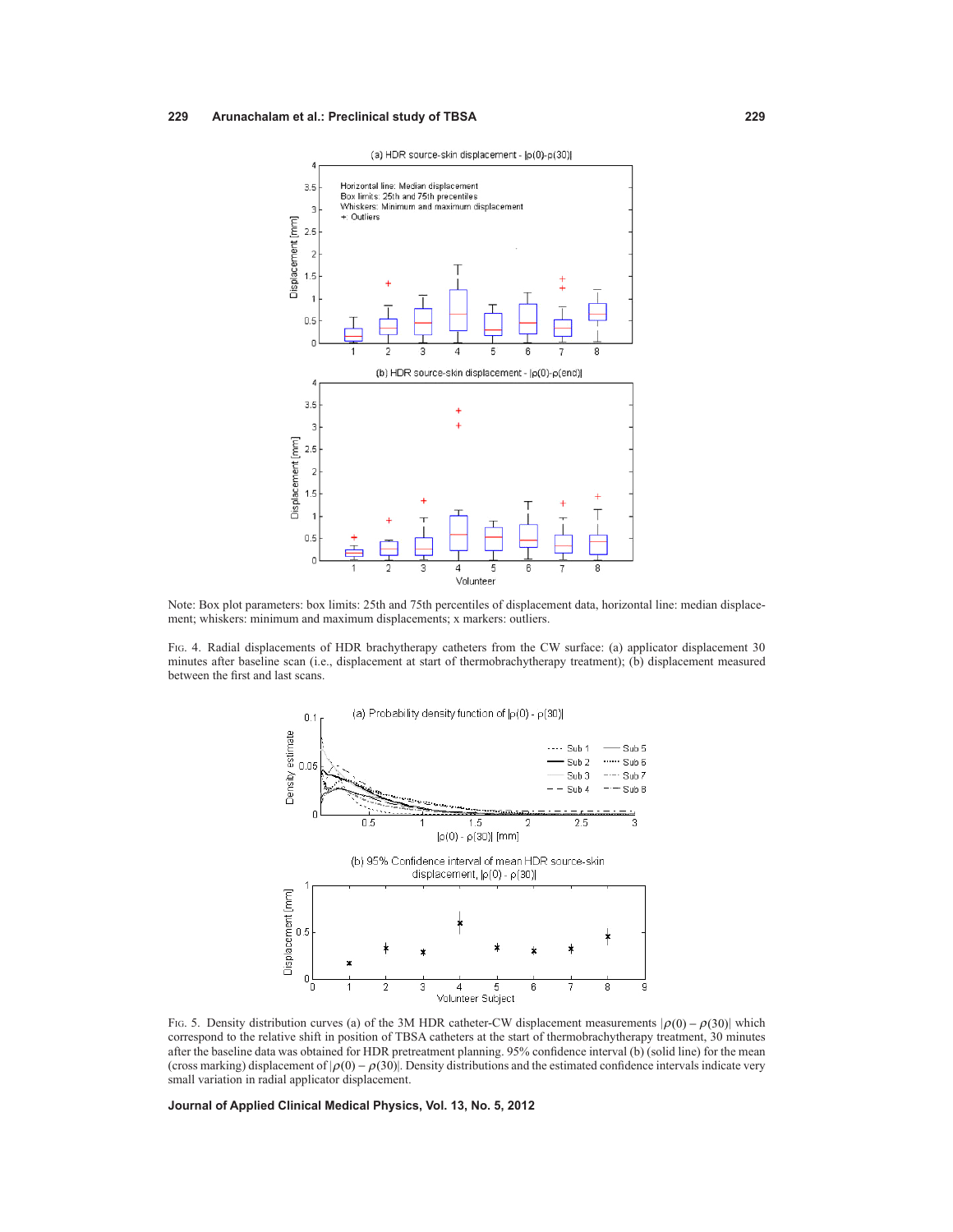### **D. Dosimetric impact of HDR source-to-skin displacement on phantom**

A 2 mm displacement observed at the tail end of the distribution functions in Fig. 5(a) was used to compare the dosimetric computed for uniform perturbation in bolus thickness from the average thickness (8 mm). Figure 6 shows the transverse isodose lines for a prescription of 100 cGy to 10 mm deep target in case of unperturbed water bolus (8 mm) and bolus thickness variation of  $\pm$  2 mm. Figure 7 shows the dose volume histogram (DVH) for two targets when displaced by  $\pm 2$  mm uniformly across the treatment planning surface. The dose metrics derived from Figs. 6 and 7 are summarized in Table 2. This table also includes skin dose and skin dose gradient for  $\pm 1$  mm displacement, as we determined that the median as well as the mean HDR source-to-skin displacement is less than 1 mm (see Figs. 4 and  $5(b)$ ). Notably though, the  $V(x)$ , D100 and HI metrics were not calculated for  $\pm 1$  mm, as the treatment planning software lacked the ability to distinguish contours down to one mm resolution.

For negative displacements, the most relevant metric to look at is skin dose. The data in Table 2 infer that differences in skin dose are  $\leq 5\%$  for 1 mm and  $\leq 10\%$  for 2 mm displacements with only modest change in skin gradient. The  $V(100)$  and D100 improve with a negative displacement, and changes in the hot spots are minimal but, as expected, are larger for the deeper target. For positive displacement, meaning the water bolus becomes thicker by 1–2 mm, skin dose is no longer an overdose concern, since it decreases. The dosimetric metrics of importance are the coverage indexes. With a 2 mm uniform increase in water bolus thickness across the treatment surface, the HI varies by 20%, stemming from the large variation in V100.



FIG. 6. Transverse isodose distributions for a prescription of 100 cGy to 10 mm deep target in the case of undisturbed bolus (8 mm) and bolus thickness variation of  $\pm$  2 mm.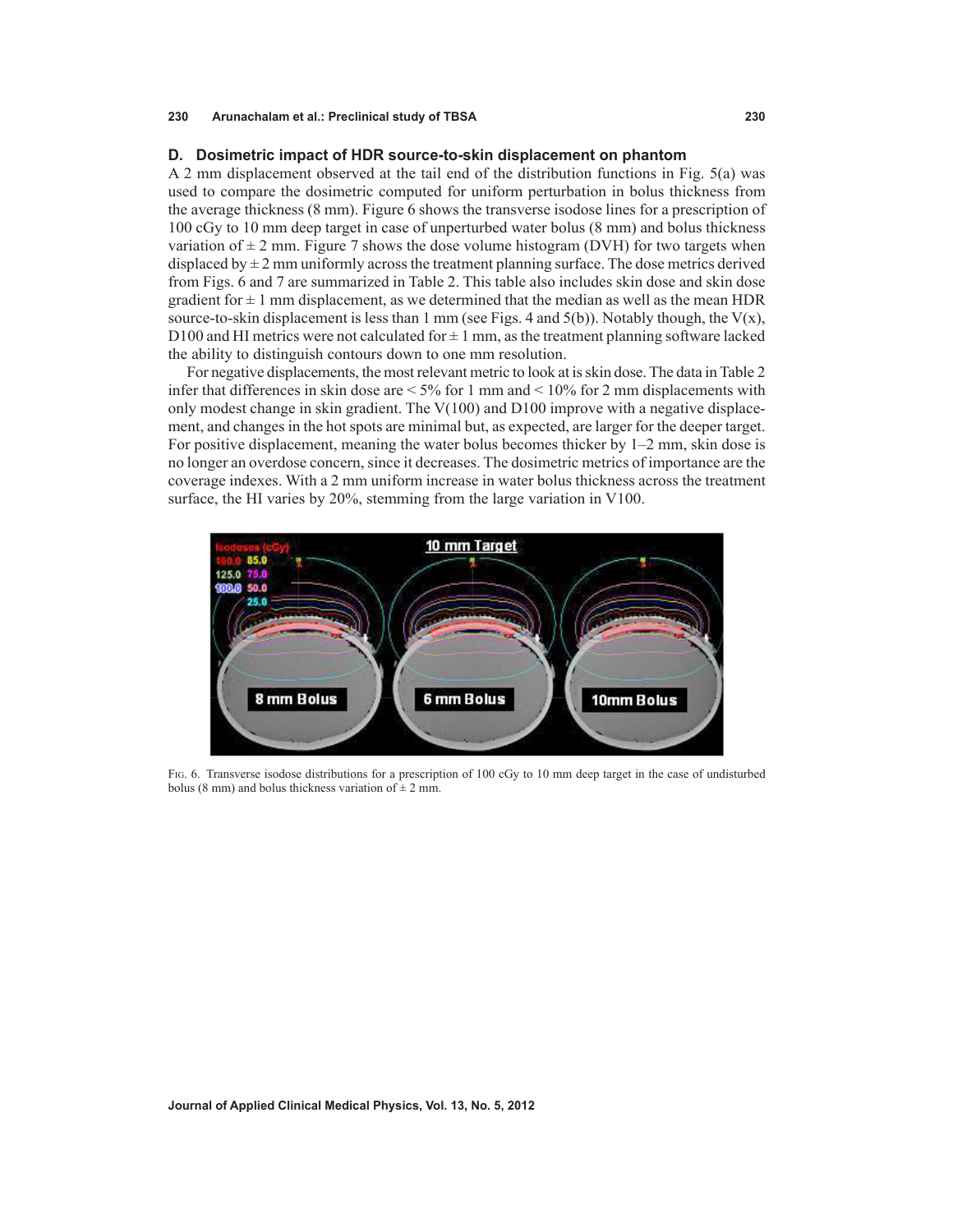

Fig. 7. Dose volume histograms for 5 mm (top) and 10 mm (bottom) deep targets calculated for the nominal 8 mm thick water bolus (solid lines) and for thicker (10 mm, dashed lines) and thinner (6 mm, dotted-dashed lines) water bolus.

TABLE 2. Summary of dose metrics for 5 mm and 10 mm deep targets and  $\pm$  2 mm variation in bolus thickness.

|                        | Target 5 mm |             |             | Target 10 mm |             |             |
|------------------------|-------------|-------------|-------------|--------------|-------------|-------------|
| Dose Metrics           | $0 \, mm$   | $-1/-2$ mm  | $+1/+2$ mm  | $0 \, mm$    | $-1/-2$ mm  | $+1/+2$ mm  |
| Skin dose [cGy]        | 123.4       | 128.7/134.0 | 119.2/115.5 | 132.0        | 136.7/140.8 | 128.5/125.0 |
| Skin gradient [cGy/mm] | 4.2         | 4.2/5.3     | 4.2/3.6     | 3.5          | 3.5/4.1     | 3.5/3.2     |
| HI (V100-V140) [%]     | 98.4        | 97.9        | 76.8        | 96.0         | 91.9        | 85.3        |
| $V(100)$ [%]           | 98.7        | 100.0       | 76.8        | 98.3         | 100.0       | 85.7        |
| $V(130)$ [%]           | 1.9         | 7.3         | 0.22        | 9.8          | 23.8        | 2.6         |
| $V(140)$ [%]           | 0.3         | 2.11        | 0.0         | 2.3          | 8.1         | 0.4         |
| $D(100)$ [cGy]         | 98.4        | 101.1       | 93.9        | 96.4         | 99.2        | 93.4        |

Note: Coverage index,  $V(x)$  is the percentage of target volume receiving  $x\%$  of dose or more (x=100, 130, 140), HI is the homogeneity index and D(100) is the dose received by 100% of target. V(x), D(100) and HI were not calculated for  $\pm$  1 mm displacement as the treatment planning software lacks this resolution in defining planning target volumes.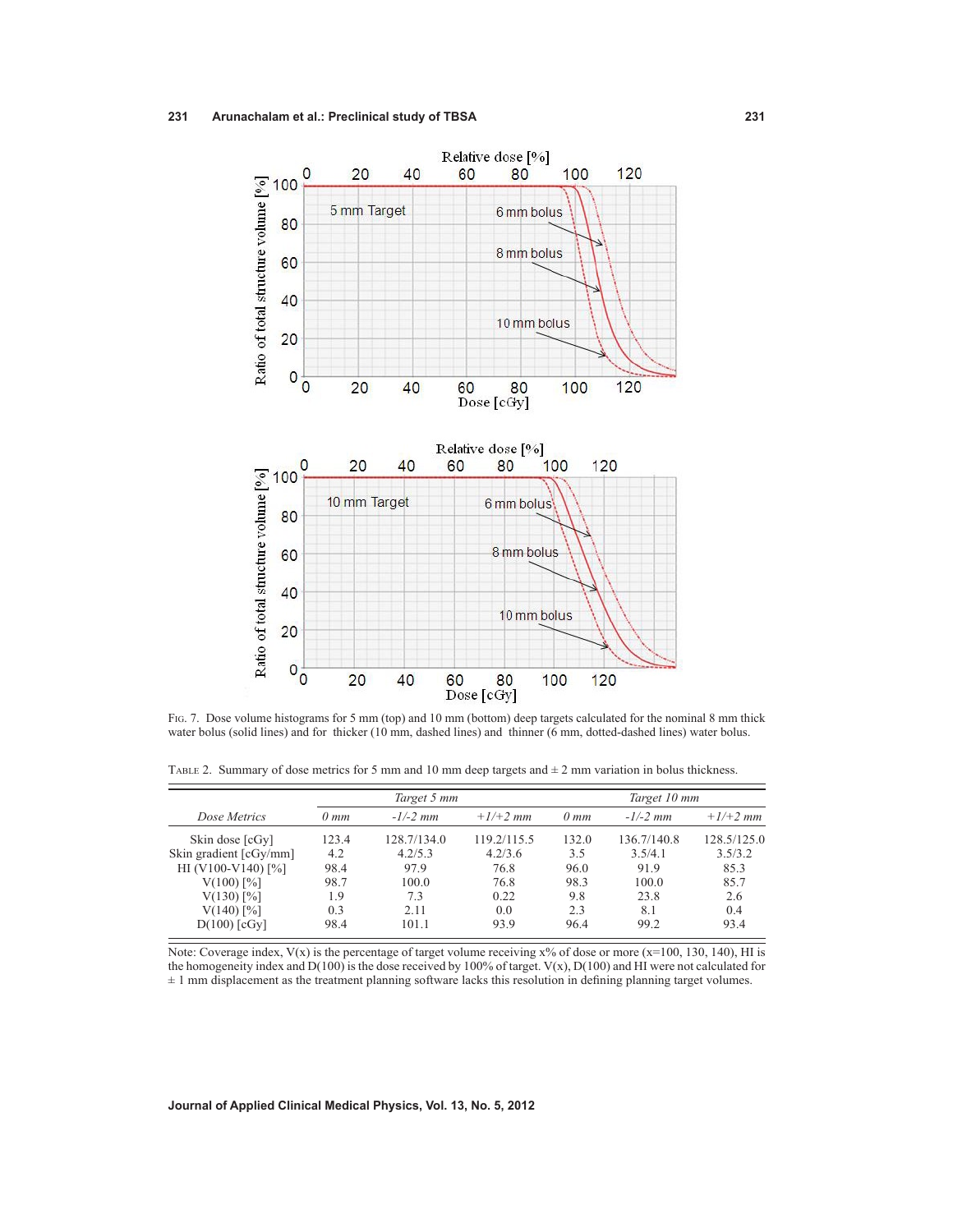### **E. Applicator comfort assessment by volunteers**

Figure 8 summarizes the comfort questionnaire filled out by volunteers at the end of the study. (Numerical scores of applicator comfort were not available for the 1st volunteer as the questionnaire was under revision. However, oral feedback from this healthy male volunteer indicated comfortable applicator placement.) The applicator setup was comfortable and well-tolerated by all volunteers, and the comfort level did not change much during the 90 minute study. The comfort questionnaire revealed a small number of minor complaints such as feeling a contact point under the arm or over the shoulder. No complaints of pain, breathing difficulty or significant discomfort were recorded by any of the subjects.



FIG. 8. Numerical scores recorded by the volunteers on the comfort level of TBSA during the preclinical study. Note that the applicator and procedure were well-tolerated (score  $\geq 5$  in Fig. 8(a)) and comfort remained almost the same (score  $\leq 2$ in Fig. 8(b)) during the study. No pain, breathing difficulty or discomfort was reported by any of the volunteers.

### **IV. DISCUSSION**

This effort describes the testing of the comfort and secure fit of a thermobrachytherapy surface applicator developed for simultaneous heat and HDR brachytherapy treatment of CW recurrence of breast cancer in postmastectomy patients with laterally diffuse disease extending < 15 mm from the skin surface.<sup>(20,21,23,24)</sup> The advantages of HDR brachytherapy include:<sup>(25)</sup> accuracy and precision of tumor specific radiation dose delivery, fewer side effects, excellent coverage of irregularly shaped target disease, and a shorter course of treatments compared to standard fractionated external beam radiotherapy. The safe use of customized surface molds for HDR brachytherapy treatment of superficial disease has been reported for chest wall recurrence in pre-irradiated postmastectomy patients,<sup>(26)</sup> skin carcinoma,<sup>(27)</sup> cancers of the scalp,<sup>(28,29)</sup> head and neck cancer,<sup>(30)</sup> and scar boost radiation after breast reconstruction.<sup>(31)</sup> The body conforming water bolus of the TBSA with a thin layer of uniform thickness filter foam acts as a surface mold for HDR brachytherapy. During HDR brachytherapy, it is vital to maintain the preplanned distance between the brachytherapy catheters and CW surface. This volunteer study was initiated to measure the spatial variation in the distance between HDR brachytherapy catheters and CW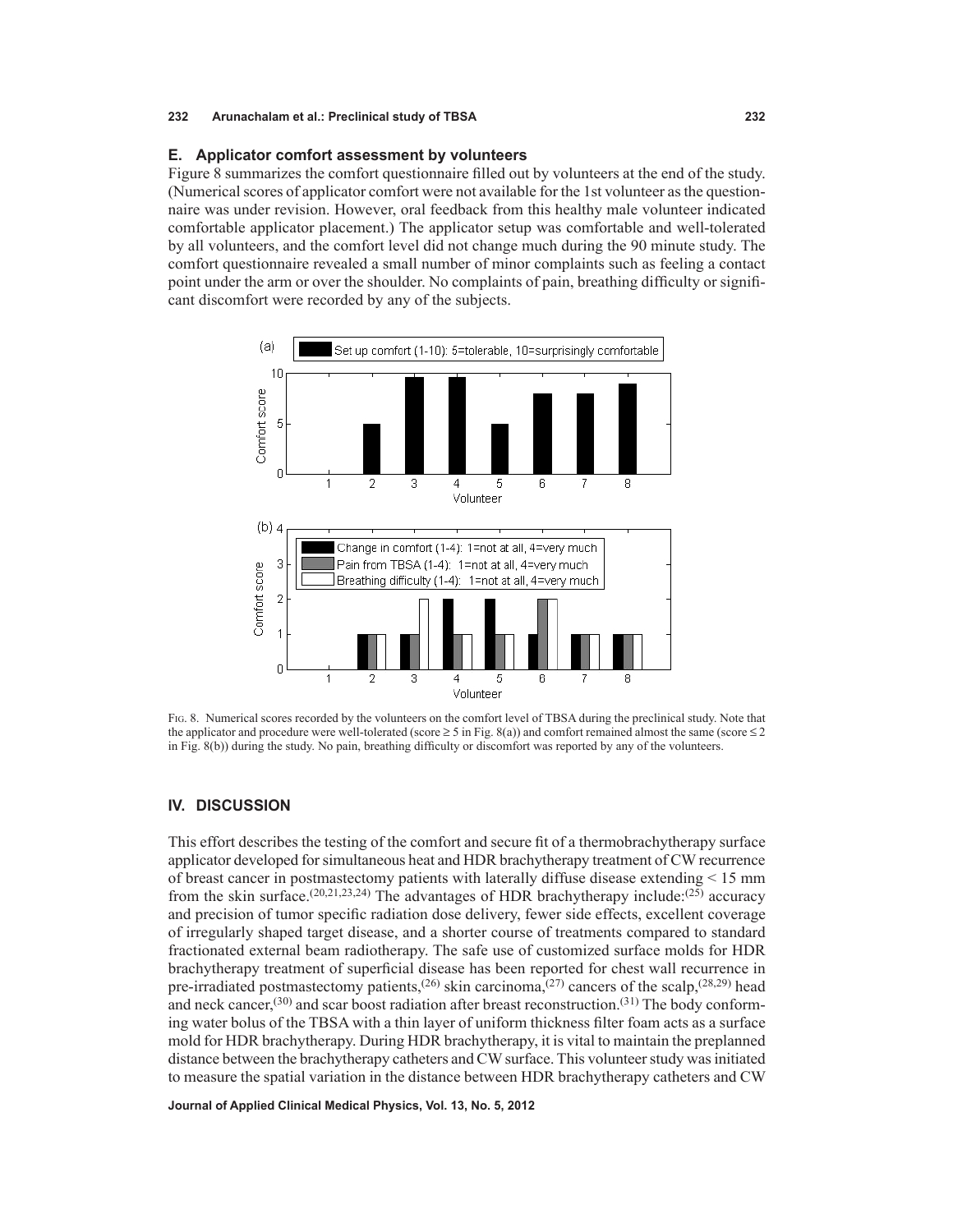surface over a 90 minute period. The 90 minute study duration includes 30 minutes for initial scanning and HDR pretreatment planning, and 60 minutes for thermobrachytherapy treatment. Study was conducted in the absence of the copper heating antenna array and HDR source to assess applicator comfort and secure fit. Another reason for not including the copper heating array was because of the electromagnetic (EM) interference provided by the CMA applicator to the MR pickup coils.

Excellent applicator conformity to the torso was observed for all CW volunteers (Fig. 2), which is the intended tissue target for TBSA. For the chest wall volunteers, the sequential scans demonstrated less than 1.0 mm maximum (0.78 mm median) movement laterally across the target surface. The maximum lateral displacement was measured as 2.7 and 0.75 mm for 4th and 6th intact breast volunteers, respectively (Fig. 3). Excluding the outlier measurements reduced the maximum lateral displacement to less than 2 mm for the 4th volunteer. The mean lateral applicator displacement was well below 1 mm for both intact breast volunteers, excluding the outlier measurement of 4th subject. Dosimetric impact of this 1 mm mean lateral applicator displacement from CW target was not simulated since a 1 mm change in target contour could be resolved by the treatment planning software.

The maximum HDR source-to-skin displacement was measured to be less than 1.5 mm for the CW volunteers (Fig. 4). The maximum radial displacements measured for the intact breast group were 3.35 and 1.3 mm for volunteer  $#4$  and  $#6$ , respectively (Fig. 4). The largest displacement of 3.35 mm noted for the 4th volunteer is a measurement outlier, as seen in Fig. 4(b). Exclusion of the outlier measurements yielded less than 2 mm variation in HDR source-to-skin displacement for the intact breast volunteer group. The mean and median radial displacements computed for the intact breast group was less than 1 mm (see Figs. 4 and 5) similar to the CW group. The larger variation in applicator displacement measured for the intact breast group compared to the CW group is due to practical difficulties in fitting the applicator to the intact breast. Displacement measurements in Figs. 3 to 5 obtained from the sequential MR images indicate that the TBSA can be secured to the CW with low variation  $(< 2 \text{ mm})$  during an hour long thermobrachytherapy of the CW disease.

Dosimetrics summarized in Table 2 for an unperturbed (8 mm bolus) and perturbed treatment setups (10 and 6 mm bolus) calculated for  $\pm$  2 mm variation based on data distribution in Fig. 5(a) indicated about 10% increase in skin overdose for the 10 mm deep target with less than 3% variation in HI. However, it should be noted that the skin is also a part of the CW disease and variation in skin dose is less than 10% for a uniform decrease in bolus thickness across the treatment surface. For positive displacement, the variation in HI index is relatively larger (as much as 20%) due to the increase in the depth of the target location from the HDR source. Dose delivered to the skin is relatively lower for positive displacement due to radiation attenuation inside the thicker bolus. It should be noted that the dosimetric in Table 2 provides the worst-case scenarios that can result due to change in bolus volume between treatments in a multifractionated thermobrachytherapy treatment. In reality, the bolus volume is maintained the same between and during treatments to avoid perturbations in EM power deposition inside tissue.A detailed brachytherapy treatment planning of this volunteer data is expected to provide better dosimetric than the phantom study and will determine the clinical acceptability of the applicator displacement measurements.

The overall comfort rating of the setup varied between tolerable and surprisingly comfortable for the postmastectomy volunteers, as seen in Fig. 8. Comfort level remained essentially the same for the duration of study for all volunteers, and none experienced pain or breathing difficulty. Based on prior clinical experience with the CMA heat applicator,<sup> $(24)$ </sup> sweating and minor discomfort from the hyperthermia treatment are expected to remain the most significant factors in patient comfort during thermobrachytherapy. That expectation was confirmed in the results of this study. In clinical use of the TBSA, the anticipated causes for applicator movement relative to chest wall target will consist of patient movements on and off the CT table for radiation planning scans, patient transfer to the hyperthermia/brachytherapy delivery bed, and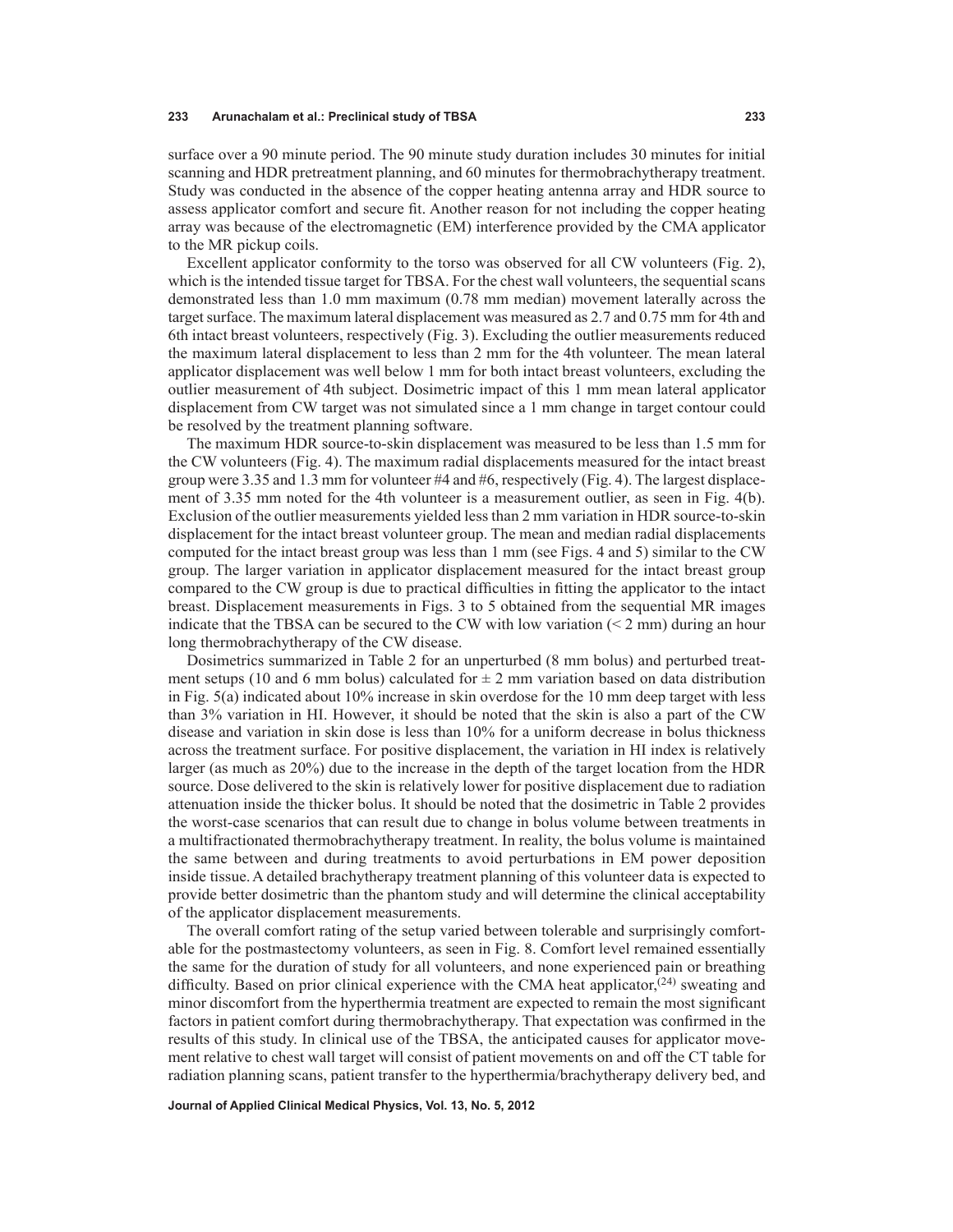minor patient movements during the 60 min treatment interval. As tested in this study, such applicator movements could be minimized during treatment using MR visible marker pairs on skin and applicator, and securing the TBSA with elastic straps and an overlying elastic vest.

### **V. Conclusions**

A quantitative assessment of the comfort and secure fit of a thermobrachytherapy surface applicator (TBSA) was carried out on volunteer subjects for 90 min to simulate a complete procedure involving pretreatment scans followed by time sufficient for planning and delivery of simultaneous heat and radiation to a chest wall target. Applicator displacement relative to the chest wall target was assessed with MR scans of the torso of each volunteer at 15 min intervals for 90 min, with realistic patient movement allowed between scans. As expected, higher displacement was measured for volunteers with intact breast compared to those with chest wall target. This preclinical study confirms that simultaneous thermobrachytherapy is feasible with an easy-to-use TBSA that provides uniform treatment of large area CW disease while remaining comfortable for the patient. The outcome of this volunteer study strongly supports future clinical testing of TBSA as a means to enhance the synergism of heat and radiation in diffuse superficial disease.

### **Acknowledgments**

This research was supported by NIH grants RO1-CA70761, P01-CA-042745, and R44-CA104061 with Bionix Development Corporation. The authors would like to thank hyperthermia treatment technologist Wendy Covington, and MR technician Kevin Kelly of the Department of Radiation Oncology, Duke University Medical Center, for their assistance with the volunteer study.

### **References**

- 1. Jones E, Oleson J, Prosnitz L, et al. Randomized trial of hyperthermia and radiation for superficial tumors. J Clin Oncol. 2005;23(13):3079–85.
- 2. Perez CA, Pajak T, Emami B, Hornback NB, Tupchong L, Rubin P. Randomized phase III study comparing irradiation and hyperthermia with irradiation alone in superficial measurable tumors. Final report by the Radiation Therapy Oncology Group. Am J Clin Oncol. 1991;14(2):133–41.
- 3. Sherar M, Liu FF, Pintilie M, et al. Relationship between thermal dose and outcome in thermoradiotherapy treatments for superficial recurrences of breast cancer: data from a phase III trial. Int J Radiat Oncol Biol Phys. 1997;39(2):371–80.
- 4. Vernon CC, Hand JW, Field SB, et al. Radiotherapy with or without hyperthermia in the treatment of superficial localized breast cancer: results from five randomized controlled trials. Int J Radiat Oncol Biol Phys. 1996;35(4):731–44.
- 5. Overgaard J. The current and potential role of hyperthermia in radiotherapy. Int J Radiat Oncol Biol Phys. 1989;16(3):535–49.
- 6. Overgaard J. Simultaneous and sequential hyperthermia and radiation treatment of an experimental tumor and its surrounding normal tissue in vivo. Int J Radiat Oncol Biol Phys. 1980;6(11):1507–17.
- 7. Myerson RJ, Straube WL, Moros EG, et al. Simultaneous superficial hyperthermia and external radiotherapy: report of thermal dosimetry and tolerance to treatment. Int J Hyperthermia. 1999;15(4):251–66.
- 8. Gelvich EA, Klimanov VA, Kramer-Ageev EA, Mazokhin VN. Computational evaluation of changes in ionizing radiation dose distribution in tissues caused by EM applicators when external radiation and hyperthermia act simultaneously. Int J Hyperthermia.  $2006;22(4):343-52$ .
- 9. Moros EG, Peñagaricano J, Novàk P, Straube WL, Myerson RJ. Present and future technology for simultaneous superficial thermoradiotherapy of breast cancer. Int J Hyperthermia. 2010;26(7):699–709.
- 10. Novak P, Moros EG, Straube WL, Myerson RJ. SURLAS: a new clinical grade ultrasound system for sequential or concomitant thermoradiotherapy of superficial tumors: applicator description. Med Phys. 2005;32(1):230–40.
- 11. Stauffer P, Schlorff J, Taschereau R, et al. Combination applicator for simultaneous heat and radiation. Conf Proc IEEE Eng Med Biol Soc. 2004;4:2514–17.